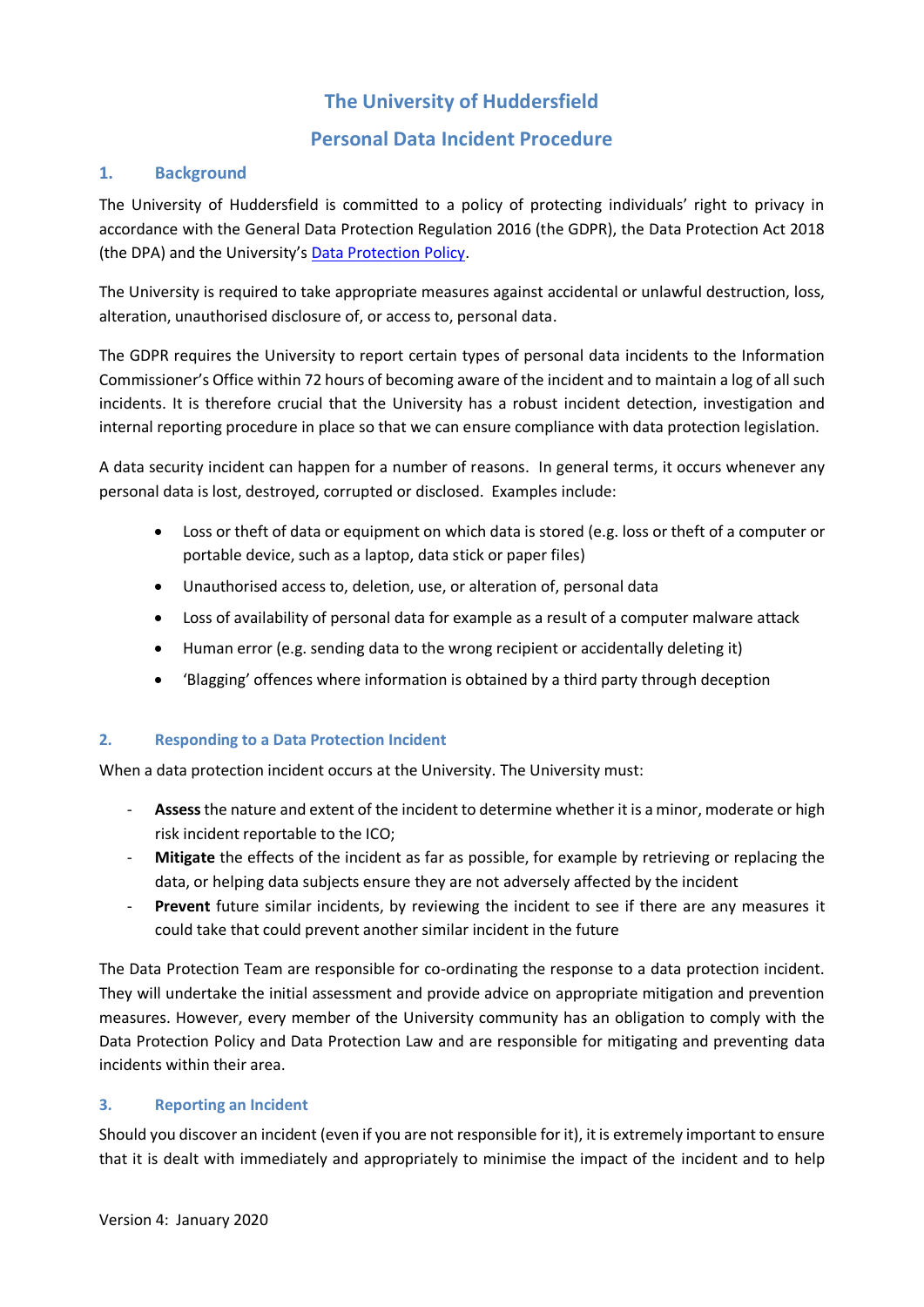prevent any recurrence. **You should report a breach as soon as it comes to your attention, even if you discover it outside of working hours**.

**Members of the University should report any incident or suspected incident to their School or Service's Data Protection Champion and to the University's Data Protection Officer (DPO) immediately upon becoming aware of it via the [Online Incident](https://unishare.hud.ac.uk/lcm/dp/Lists/Data%20Breach%20Reporting/NewForm.aspx?Source=https%3A%2F%2Funishare%2Ehud%2Eac%2Euk%2Flcm%2Fdp%2FLists%2FData%2520Breach%2520Reporting%2FAllItems%2Easpx&RootFolder=) Reporting Form**.

**Data Protection Officer's contact details: email: [data.protection@hud.ac.uk;](mailto:data.protection@hud.ac.uk) tel: 01484 473 000. If, for any reason, the online reporting form is not available, then an email should be sent to the Data Protection Officer, and an online form completed as soon as reasonably practicable afterwards.**

The Data Protection Team will co-ordinate the response to the incident. In their absence an incident report will be dealt with by an appropriate member of the University Secretary's Office.

Set out below is a guide to the procedure that the Data Protection Team will follow when they are made aware of a personal data incident.

#### **4. Initial Assessment**

The person reporting the incident should complete the [Data Protection Incident](https://unishare.hud.ac.uk/lcm/dp/Lists/Data%20Breach%20Reporting/NewForm.aspx?Source=https%3A%2F%2Funishare%2Ehud%2Eac%2Euk%2Flcm%2Fdp%2FLists%2FData%2520Breach%2520Reporting%2FAllItems%2Easpx&RootFolder=) Evaluation Form. Following receipt of a report of a suspected incident the DPO will consider whether an incident has occurred and assess the risks associated with it. The Data Protection Team may request additional information in order to complete an initial assessment on the severity of the incident. The Data Protection Champion for the relevant School/Service may be required to assist with this process.

The DPO will make an initial assessment of the severity of the incident and the Data Protection Team shall advise the reporter accordingly. Whilst the incident is being managed, the DPO shall keep this assessment under review, and shall advise if they consider that the risk assessment of the incident changes.

#### **4.1 Minor to Moderate Incidents**

Where the DPO considers that the incident is minor, or moderate and falls below the ICO reporting threshold, the Data Protection Team will liaise directly with the relevant staff members and (if appropriate) the relevant Data Protection champions to advise on such measures as need to be taken to mitigate the incident and prevent recurrence.

The Data Protection Team will notify the relevant Dean or Director that there has been an incident in their area and provide them with:

- A description of the incident
- Confirmation of the measures required for management and mitigation of the incident and to prevent any recurrence of such incidents
- Any additional relevant facts, for example if it is a repeat incident, or if there have been any issues in securing the appropriate information or actions.

Deans and Directors have overall responsibility for Data Protection within their area, and are therefore responsible for ensuring that incidents within their area are appropriately managed and all mitigation steps are completed.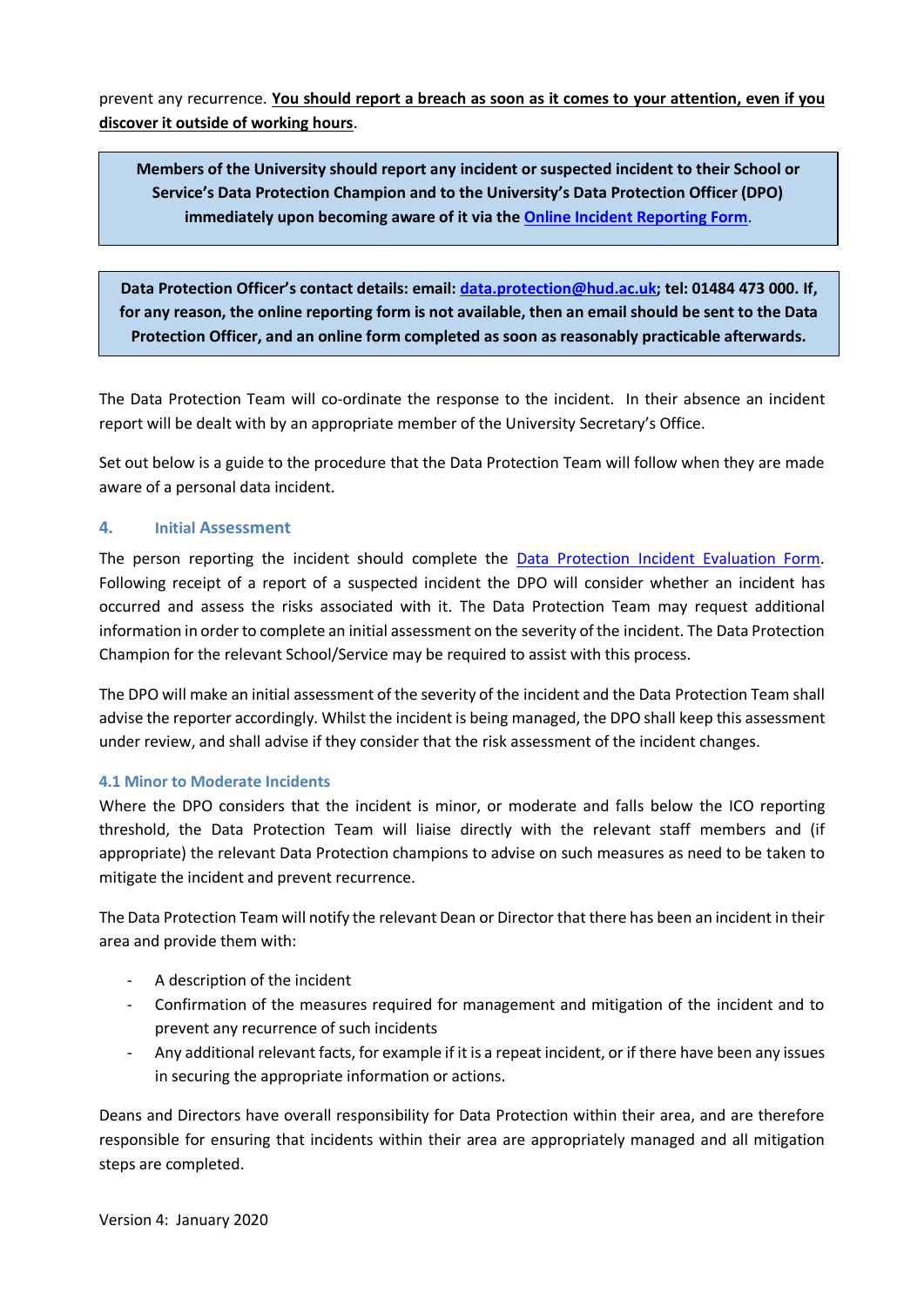The DPO (or their nominee) shall be responsible for completing a report documenting the reasons for their assessment and for ensuring that the Data Incident log is kept up to date.

#### **4.2 Major Incident**

Where the DPO considers that a reported incident is, or has the potential to be, a major incident which may require notification to the ICO, the following procedure shall be followed:

Immediately upon assessment, the DPO shall identify key individuals to include within an incident response working group, which may include:

- Deputy Vice-Chancellor
- The University Secretary
- The relevant Dean/Director
- Director of Marketing
- (where the incident involves the integrity of the University's IT systems) Information Security Manager
- (if appropriate) wellbeing and support services (for example, Student Services, Registry, Occupational Health or HR)
- (if appropriate) the incident reporter

The DPO shall notify the individuals that a major data incident has occurred and that they may be required to assist in managing the incident. If appropriate the DPO shall seek to arrange a round-table meeting with the members of the response group to discuss the incident as soon as practicable after it has been reported.

The DPO shall be responsible for co-ordinating the University's response to a major data incident and, in particular, they shall:

- Request any further information necessary to assess the incident
- Provide advice on immediate steps for incident mitigation
- Where appropriate, within 72 hours of the incident being identified complete an initial ICO notification report

Key personnel in the relevant working group shall prioritise responding to the incident and shall provide regular (daily) updates to the DPO on the progress they have made in collating information, responding to the incident and any suggestions they may have on further actions which can be taken to fully assess and mitigate the incident.

Upon completion of the investigation, the DPO will, if necessary, be responsible for sending a follow up report to the ICO providing a complete summary of the incident. The DPO shall be the key point of contact for communication with the ICO.

The DPO shall complete a report documenting their reasons for the assessment and ensure that a record of the incident is included within the University's Data Incident log. Upon completion of the investigation, the DPO shall prepare for Audit Committee and SLT a report summarising the incident and any action learning points identified during the investigation process.